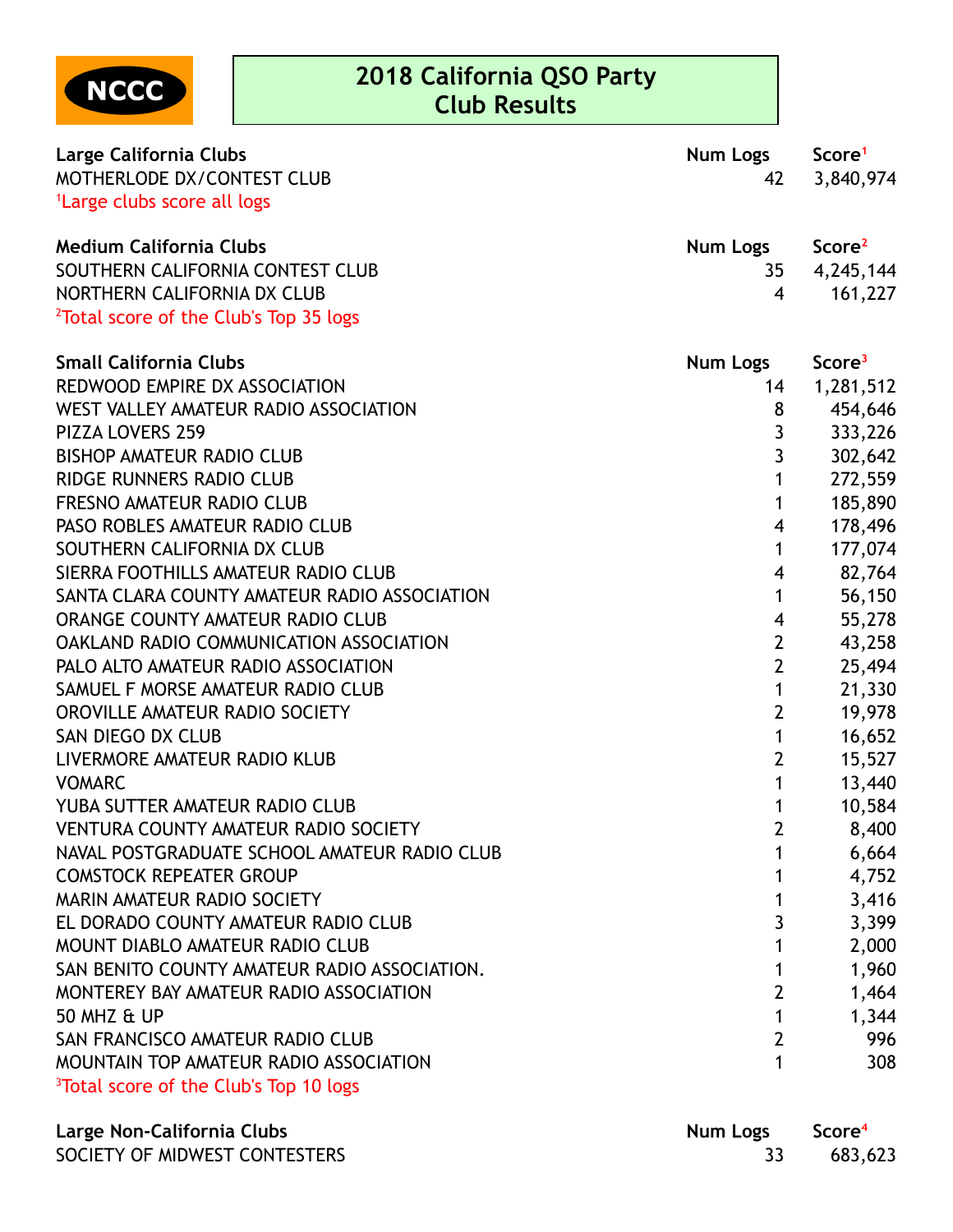NCCC

| Large Non-California Clubs              | Num Logs | Score <sup>4</sup> |
|-----------------------------------------|----------|--------------------|
| POTOMAC VALLEY RADIO CLUB               |          | 610,289            |
| <b>GEORGIA CONTEST GROUP</b>            |          | 114,378            |
| MAD RIVER RADIO CLUB                    | -8       | 77.589             |
| ORCA DX AND CONTEST CLUB (VE)           | 4        | 20,036             |
| <sup>4</sup> Large clubs score all logs |          |                    |

| <b>Medium Non-California Clubs</b>                 | <b>Num Logs</b> | Score <sup>5</sup> |
|----------------------------------------------------|-----------------|--------------------|
| <b>TENNESSEE CONTEST GROUP</b>                     | 26              | 624,743            |
| <b>CONTEST CLUB ONTARIO</b>                        | 25              | 601,197            |
| YANKEE CLIPPER CONTEST CLUB                        | 18              | 429,100            |
| <b>FRANKFORD RADIO CLUB</b>                        | 13              | 322,648            |
| <b>CENTRAL TEXAS DX AND CONTEST CLUB</b>           | 5               | 223,105            |
| ARIZONA OUTLAWS CONTEST CLUB                       | 9               | 187,228            |
| MARITIME CONTEST CLUB (VE)                         | $\overline{2}$  | 10,050             |
| SOUTH TEXAS DX AND CONTEST CLUB                    | $\overline{2}$  | 3,148              |
| <b>GOSHEN AMATEUR RADIO CLUB K9TSM</b>             |                 | 840                |
| <sup>5</sup> Total score of the Club's Top 35 logs |                 |                    |

| <b>Small Non-California Clubs</b>        | <b>Num Logs</b> | Score <sup>6</sup> |
|------------------------------------------|-----------------|--------------------|
| <b>FLORIDA CONTEST GROUP</b>             | 7               | 235,952            |
| <b>CENTRAL OREGON DX CLUB</b>            |                 | 210,888            |
| MINNESOTA WIRELESS ASSOCIATION           | 19              | 209,929            |
| SOUTH EAST CONTEST CLUB                  | 8               | 178,655            |
| NORTH TEXAS CONTEST CLUB                 | $\overline{2}$  | 174,692            |
| <b>GRAND MESA CONTESTERS OF COLORADO</b> | $\overline{7}$  | 169,977            |
| ALABAMA CONTEST GROUP                    | 6               | 169,543            |
| DFW CONTEST GROUP                        | 10 <sup>1</sup> | 165,542            |
| <b>WILLAMETTE VALLEY DX CLUB</b>         | 7               | 126,035            |
| NIAGARA FRONTIER RADIOSPORT              | 9               | 110,794            |
| <b>CENTRAL VIRGINIA CONTEST CLUB</b>     | $\overline{2}$  | 106,194            |
| WESTERN WASHINGTON DX CLUB               | 5               | 95,435             |
| <b>MAUI ARC</b>                          | $\overline{2}$  | 90,476             |
| <b>BIG SKY CONTESTERS</b>                | 3               | 79,684             |
| DEEP DIXIE CONTEST CLUB                  | $\overline{2}$  | 78,948             |
| <b>KANSAS CITY CONTEST CLUB</b>          | 3               | 77,100             |
| <b>HESSTON COLLEGE ARC</b>               | 1               | 65,482             |
| <b>RADIO CLUB OF REDMOND</b>             | $\overline{2}$  | 57,310             |
| NORTH COAST CONTESTERS                   | $\overline{3}$  | 52,785             |
| RADIOSPORT MANITOBA (VE)                 |                 | 50,445             |
| FORT SMITH AREA ARC                      |                 | 42,800             |
| SASKATCHEWAN CONTEST CLUB                |                 | 40,137             |
| <b>ALBERTA CLIPPERS</b>                  | $\overline{2}$  | 36,962             |
| <b>KENTUCKY CONTEST GROUP</b>            | $\overline{2}$  | 35,023             |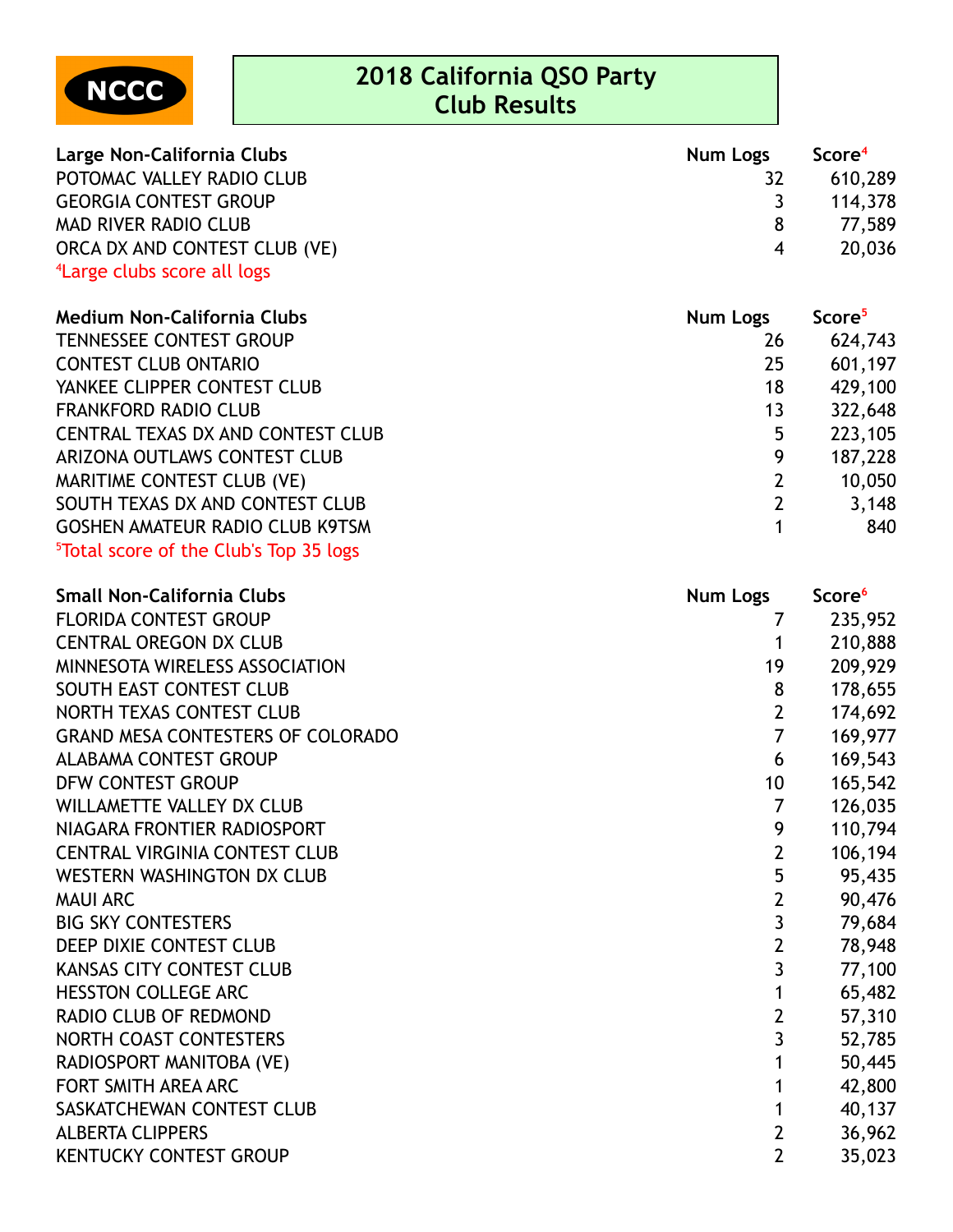NCCC

| <b>Small Non-California Clubs</b>                | <b>Num Logs</b>         | Score <sup>6</sup> |
|--------------------------------------------------|-------------------------|--------------------|
| SIERRA NEVADA AMATEUR RADIO SOCIETY              | 4                       | 34,994             |
| <b>METRO DX CLUB</b>                             | $\overline{2}$          | 33,942             |
| CANDLEWOOD AMATEUR RADIO ASSOCIATION             | 1                       | 31,878             |
| <b>CONTEST GROUP DU QUEBEC</b>                   | 1                       | 31,720             |
| <b>TEXAS DX SOCIETY</b>                          | $\overline{\mathbf{4}}$ | 26,049             |
| <b>SWAMP FOX CONTEST GROUP</b>                   | $\mathbf{3}$            | 19,725             |
| <b>LOUISIANA CONTEST CLUB</b>                    | $\overline{2}$          | 19,065             |
| NORTHEAST MARYLAND AMATEUR RADIO CONTEST SOCIETY | $\overline{3}$          | 15,706             |
| <b>KANSAS CITY DX CLUB</b>                       | 1                       | 14,719             |
| NEW PROVIDENCE AMATEUR RADIO CLUB                | 1                       | 14,124             |
| PORTAGE COUNTY AMATEUR RADIO SERVICE             | 1                       | 13,684             |
| HUDSON VALLEY CONTESTERS & DX                    | $\overline{2}$          | 12,933             |
| <b>IOWA DX AND CONTEST CLUB</b>                  | 1                       | 12,753             |
| W/K ARC                                          | 1                       | 12,384             |
| <b>GREAT SOUTH BAY AMATEUR RADIO CLUB</b>        | $\overline{2}$          | 11,872             |
| <b>UTAH DX ASSOCIATION</b>                       | 1                       | 11,817             |
| DELARA CONTEST TEAM                              | 1                       | 11,655             |
| <b>BLUE VALLEY ARC</b>                           | 1                       | 9,592              |
| <b>IDAHO DX ASSN</b>                             | 1                       | 9,288              |
| <b>GRID BUSTERS</b>                              | 1                       | 8,944              |
| <b>XEDXERS</b>                                   | 1                       | 7,326              |
| SNOHOMISH COUNTY HAMS CLUB                       | $\overline{2}$          | 7,082              |
| <b>GREAT SALT LAKE CONTEST CLUB</b>              | 1                       | 6,916              |
| <b>CAROLINA DX ASSOCIATION</b>                   | 1                       | 6,888              |
| PADUCAH AMATEUR RADIO ASSN                       | 1                       | 6,162              |
| SUNDAY CREEK AR FEDERATION                       | 1                       | 6,090              |
| <b>RADIO CLUB DOMINICANO</b>                     | 1                       | 4,452              |
| <b>ARAUCARIA DX GROUP</b>                        | 1                       | 4,256              |
| LEWISVILLE AREA AMATEUR RADIO KLUB               | 1                       | 4,200              |
| KAW VALLEY AMATEUR RADIO CLUB, INC.              | 1                       | 4,002              |
| <b>CLUB RADIOAMATEUR RIVIERE DU NORD</b>         |                         | 3,180              |
| <b>WINONA AMATEUR RADIO CLUB</b>                 |                         | 2,408              |
| RANDOLPH & TRI-COUNTY                            |                         | 2,304              |
| <b>HUNGARIAN DX CLUB</b>                         | 1                       | 1,960              |
| EGYPTIAN AND LEWIS & CLARK ARC                   |                         | 1,350              |
| <b>CONTEST CLUB FINLAND</b>                      | 1                       | 1,242              |
| <b>CLARK COUNTY AMATEUR RADIO CLUB</b>           | $\overline{2}$          | 646                |
| STERLING PARK AMATEUR RADIO CLUB                 | $\overline{2}$          | 628                |
| SHENANDOAH VALLEY AMATEUR RADIO CLUB             |                         | 504                |
| <b>BAVARIAN CONTEST CLUB</b>                     |                         | 430                |
| <b>CLASSIC OPERATORS CONTEST CLUB</b>            |                         | 364                |
| VALLEY AMATEUR RADIO ASSOCIATION                 |                         | 264                |
| THE VILLAGES AMATEUR RADIO CLUB                  |                         | 240                |